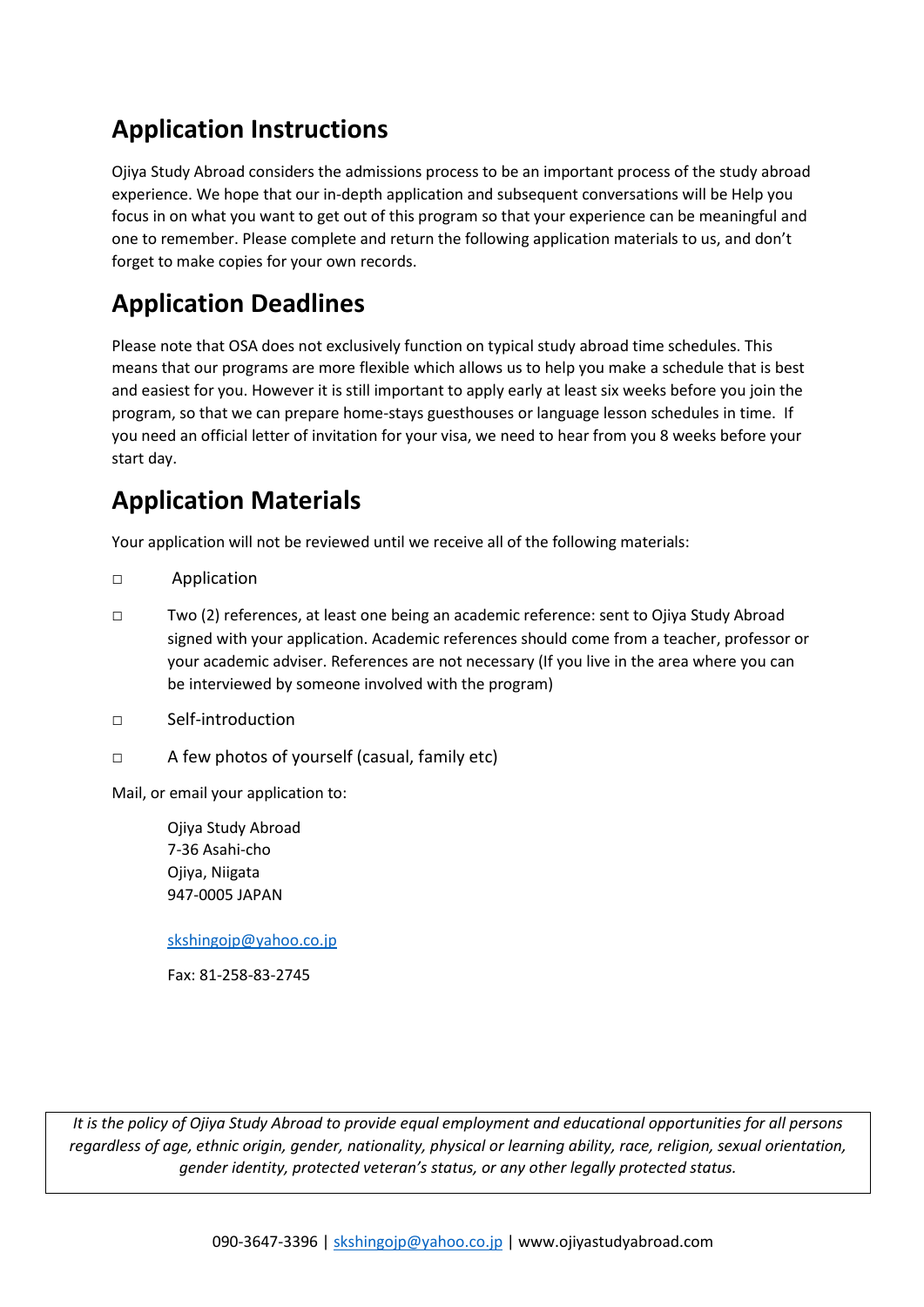### **Important Reminders**

If accepted, you will be required to provide us with a copy of your passport. Your passport must be valid for at least one months after the completion of the program. If yours will expire before this date, or if you do not have a passport, you should apply for a new one immediately. It can take four to six weeks to receive a new passport, so if you are applying close to the OSA application deadline, you will need to expedite your passport.